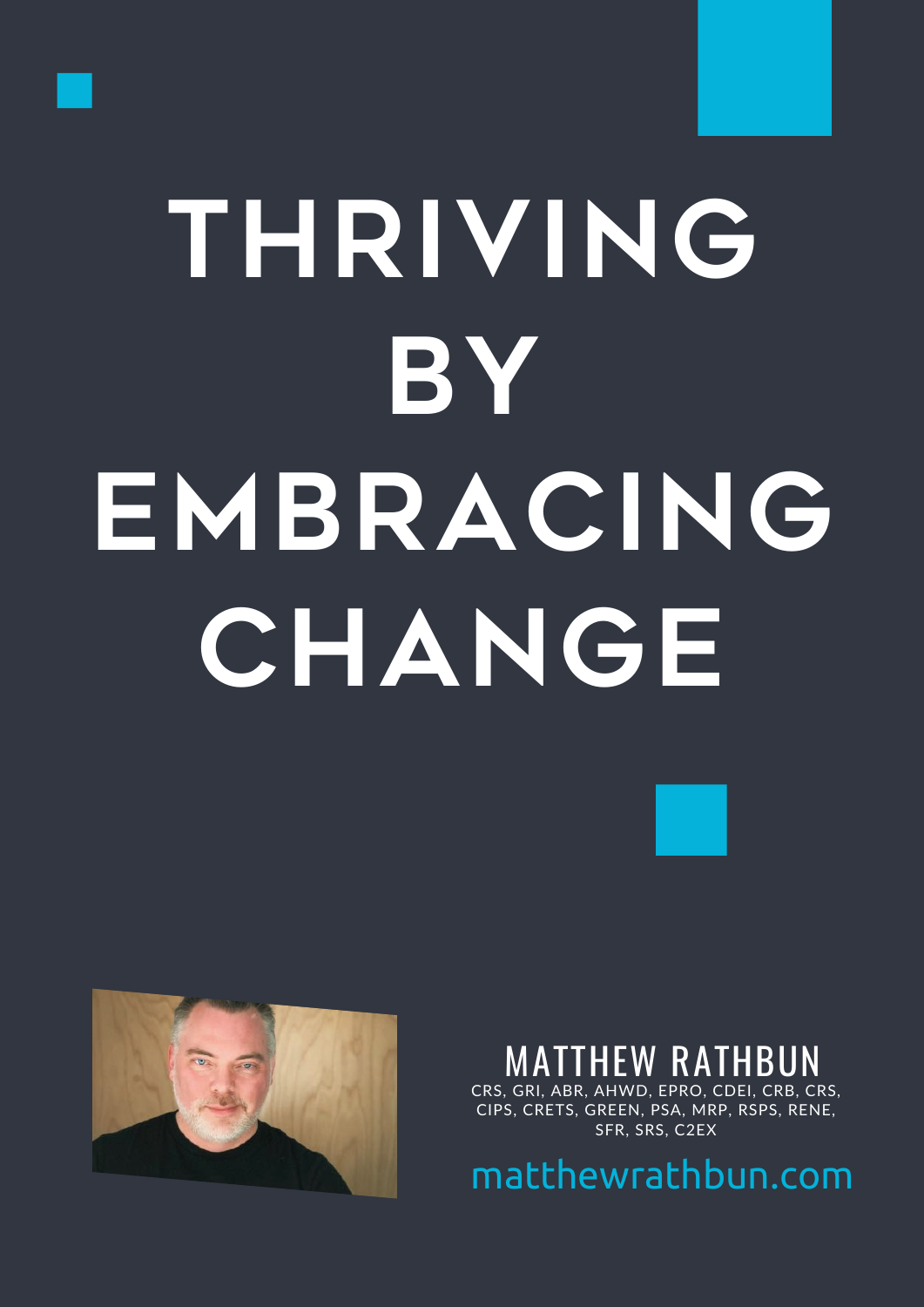# ABOUT THE SPEAKER

Matthew Rathbun has traveled across the US and abroad bringing the latest information about trends, techniques, and tools to real estate agents looking to upgrade their careers. With a unique blend of geekiness, humor and in-depth knowledge of the practice of real estate Matthew makes agents think differently about the world. Matthew is a self-proclaimed 'worst- student ever, and during each class, he puts himself in the learner's seat and brings a unique spin to how agents can increase their business and serve their clients at a higher level.

Matthew is a licensed broker in Virginia, Maryland, and the District of Columbia and Exec. Vice President of Coldwell Banker Elite, coaching and developing over 300+ agents and staff. Matthew has served in various capacities in the REALTOR® Association.

## **Notable Recognition**

- REBI National Distinguished Educator Of The Year
- CRS National Instructor of the Year
- Virginia Association of Realtors Instructor of the Year
- RISMedia Newsmaker Influencer
- Virginia Realtors Graduate Leadership Academy
- Fredericksburg Assoc. of Realtors Realtor of the Year
- Fredericksburg Assoc. of Realtors President's Award
- Fredericksburg Assoc. of Realtors Code of Ethics Award

atthew

- Fredericksburg Assoc. of Realtors Rookie of the Year
- Fredericksburg Assoc. of Realtors Honor "Role"
- Coldwell Banker Recruiter Award Virginia

# M AT THE W RATHBUN.CO M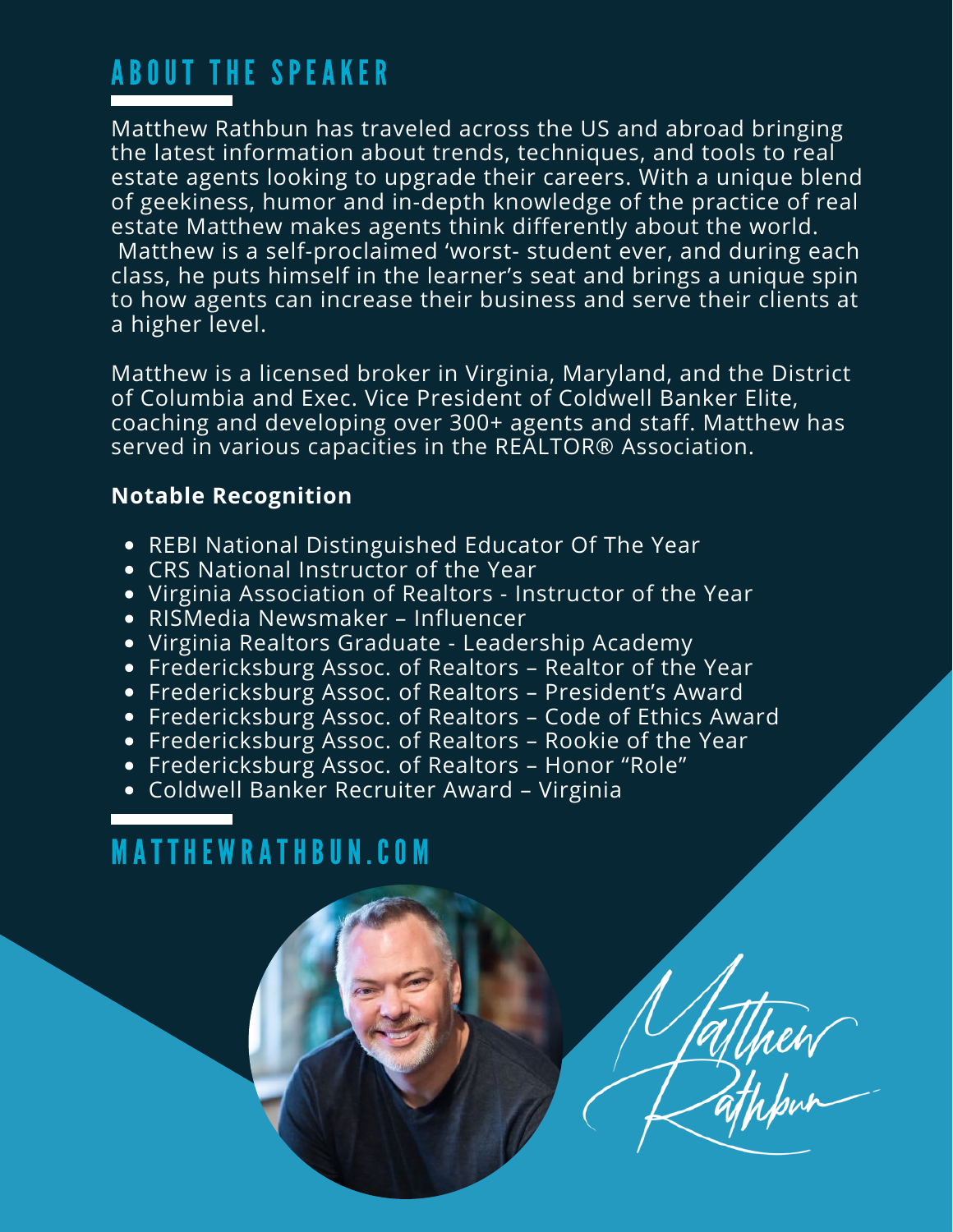







matthewrathbun.com

what has changed for you recently?

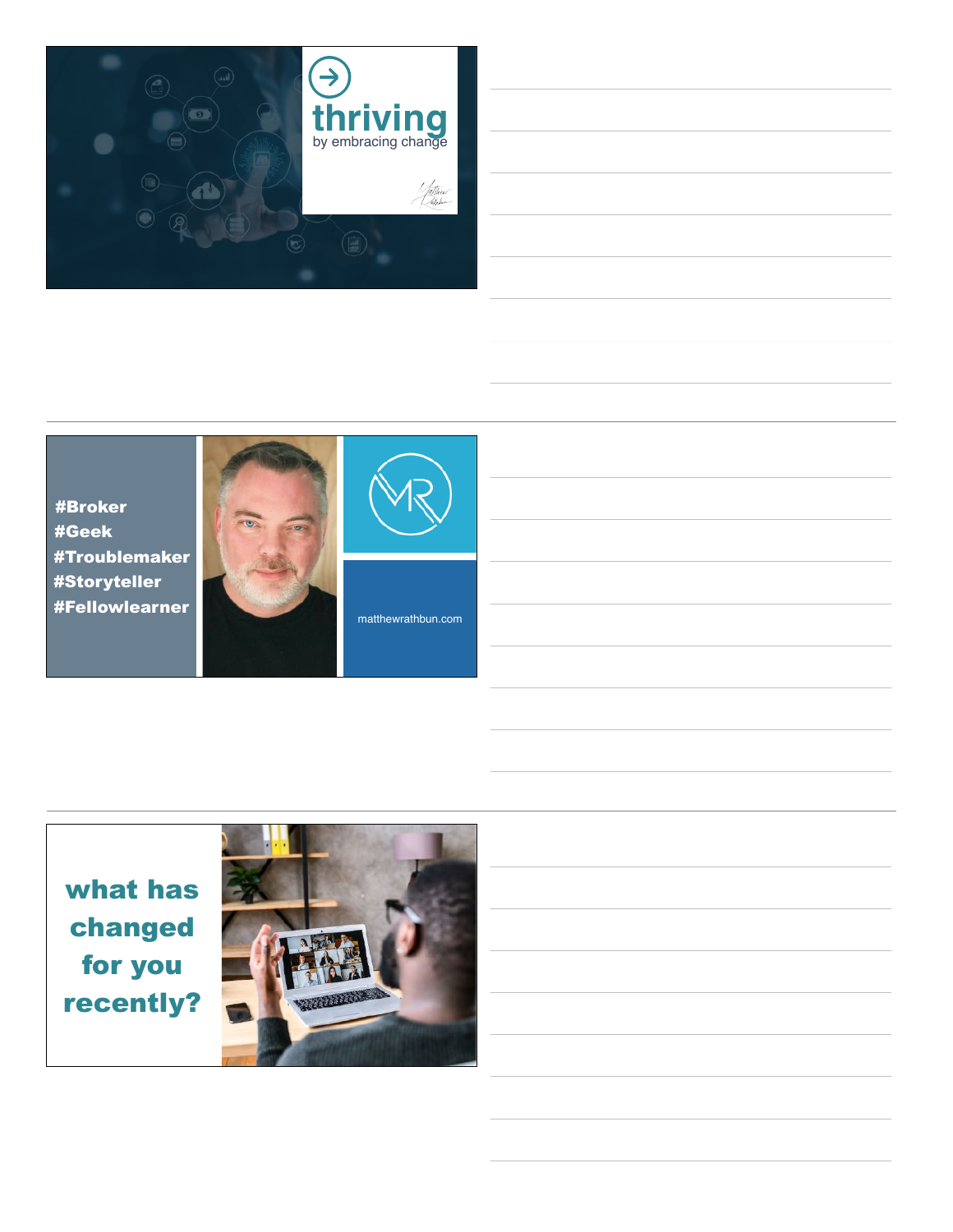## change isn't an event. its a state of being



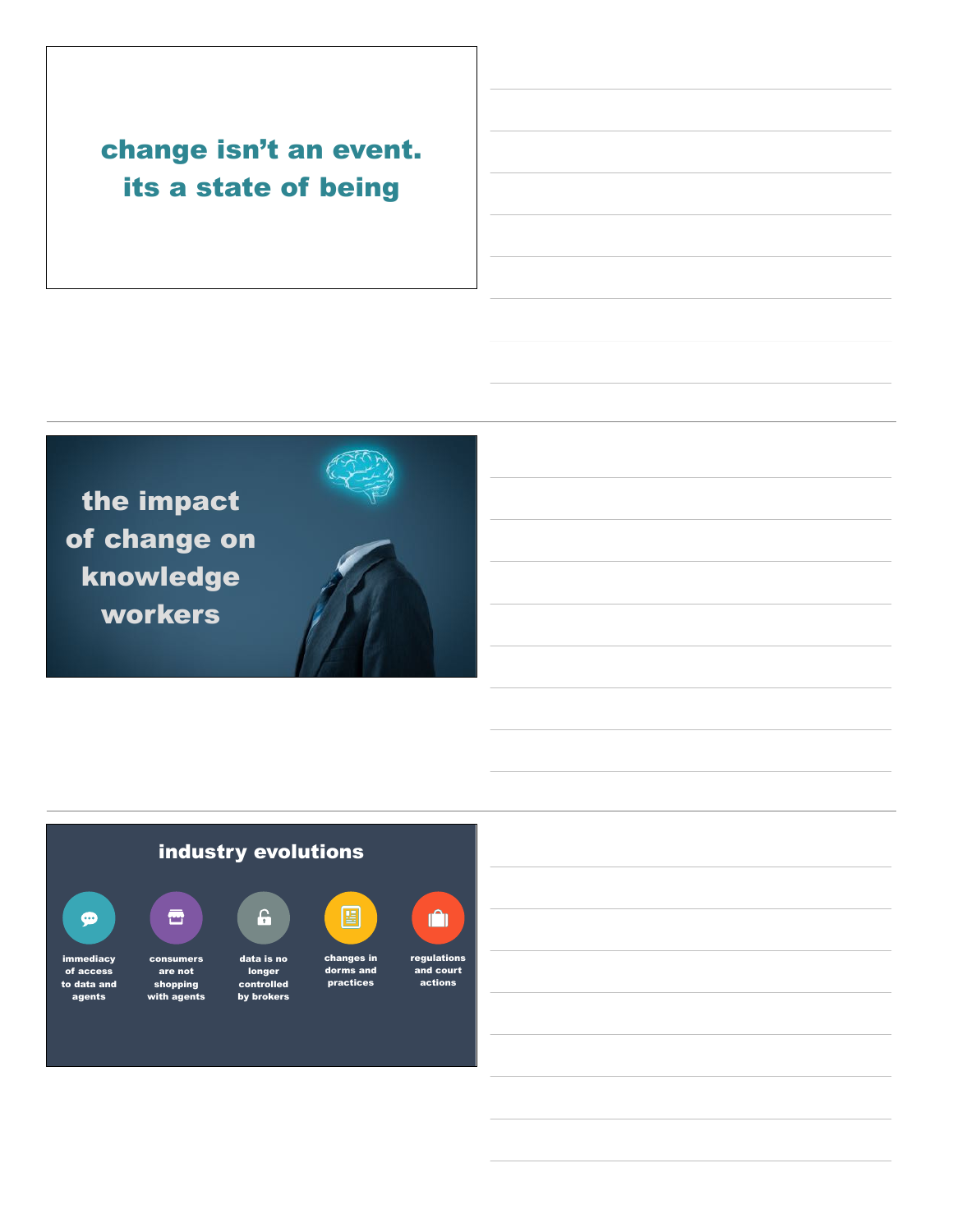

## evolution of technology and consumerism





you cannot just manage change… you have to embrace it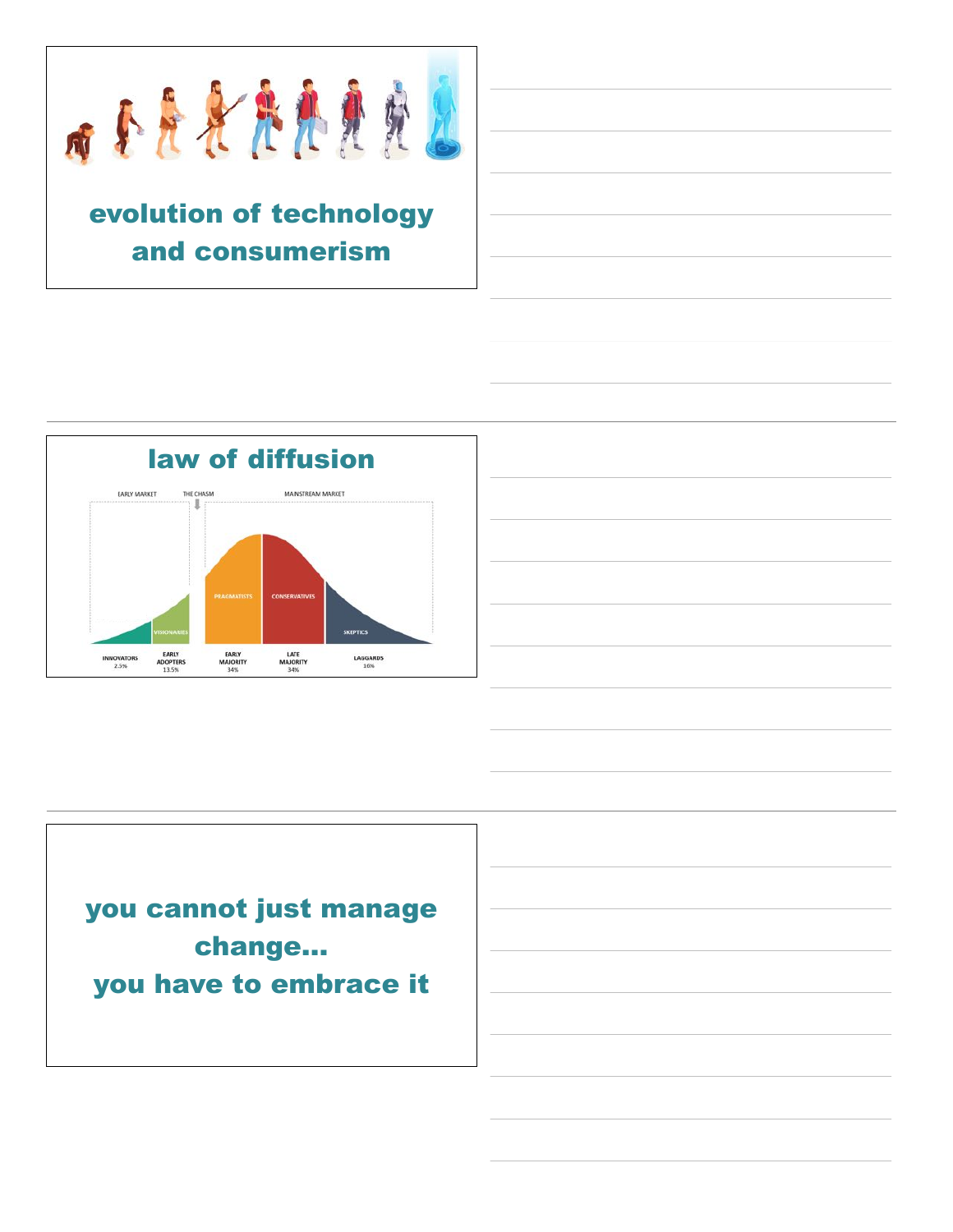



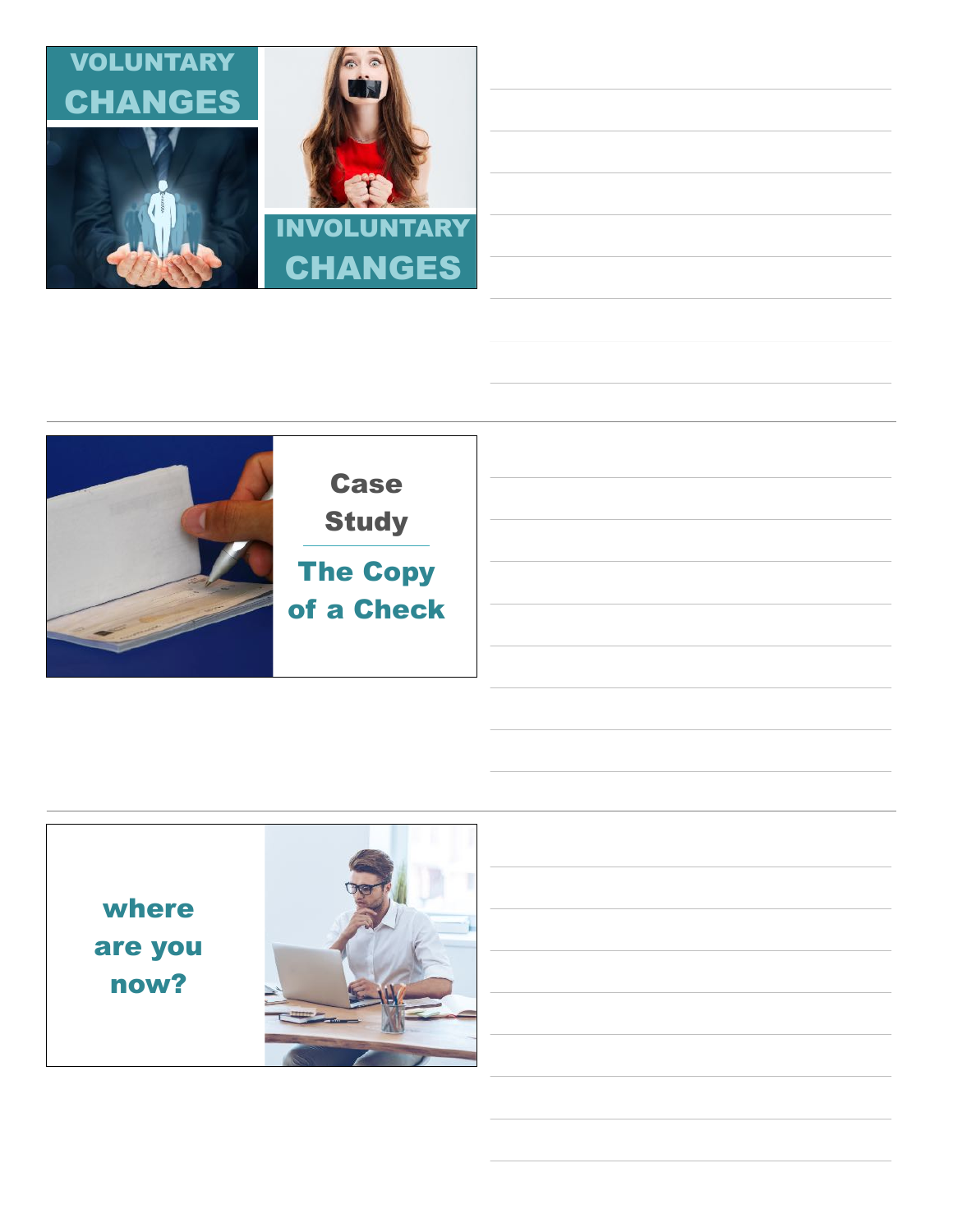





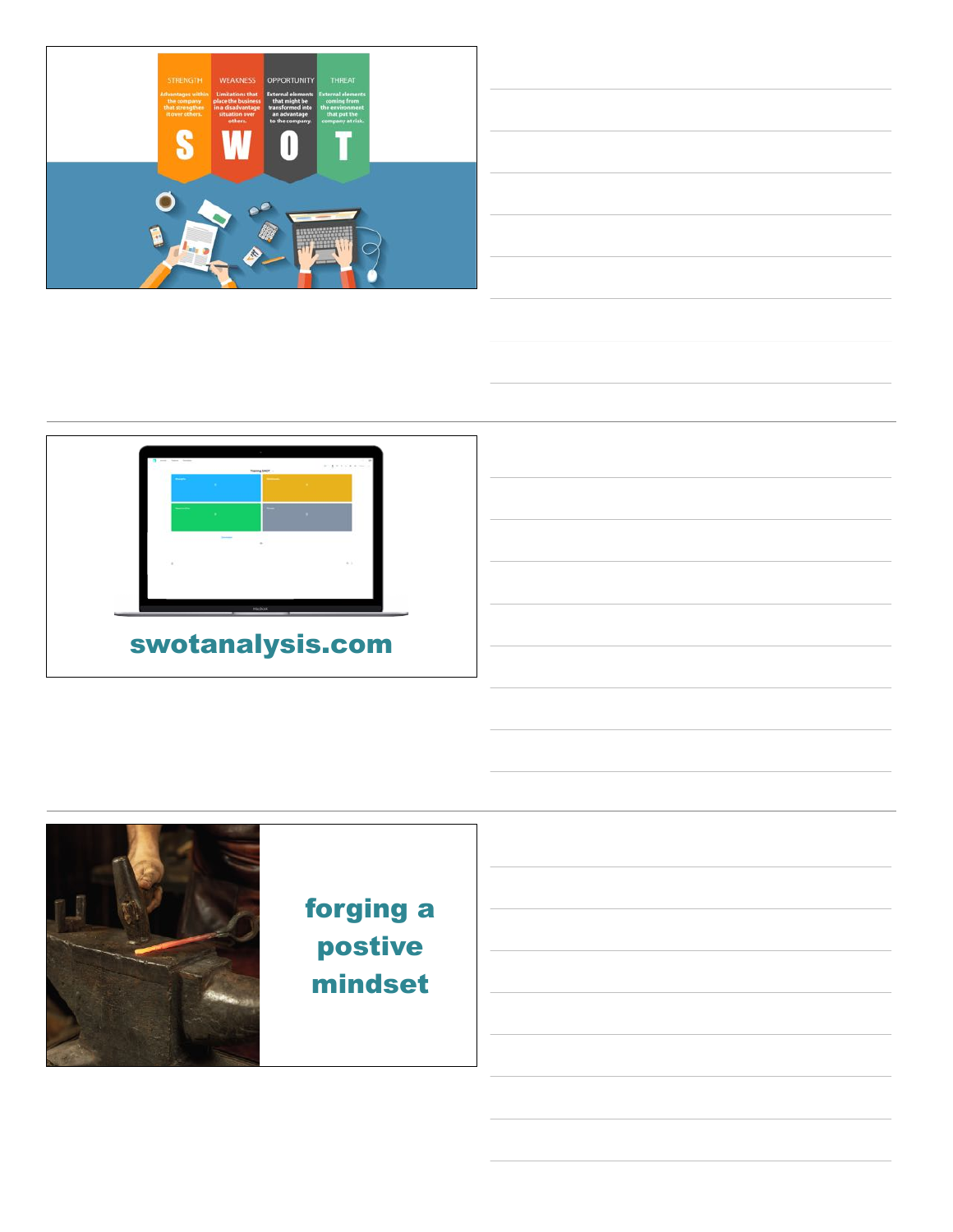

change is easier to embrace when you're controlling the existing chaos

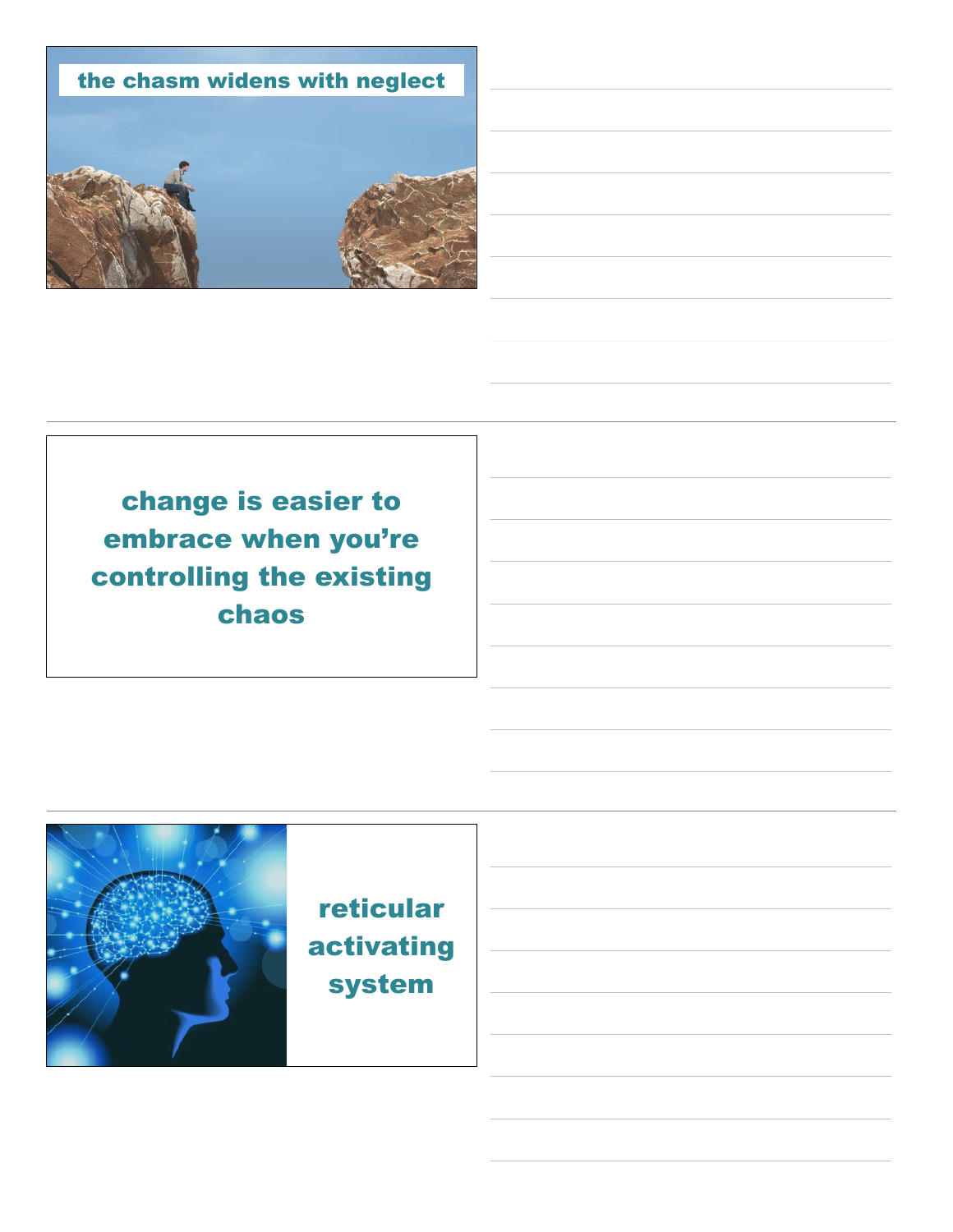

#### 7 Practices to Embrace

- Disciplined Life
- Paperless Practices
- Focused Effort
- Stop Chasing Little Red Dots

#### 7 Practices to Embrace

- Demand More of Others
- Use The Right Partners
- Be Realistic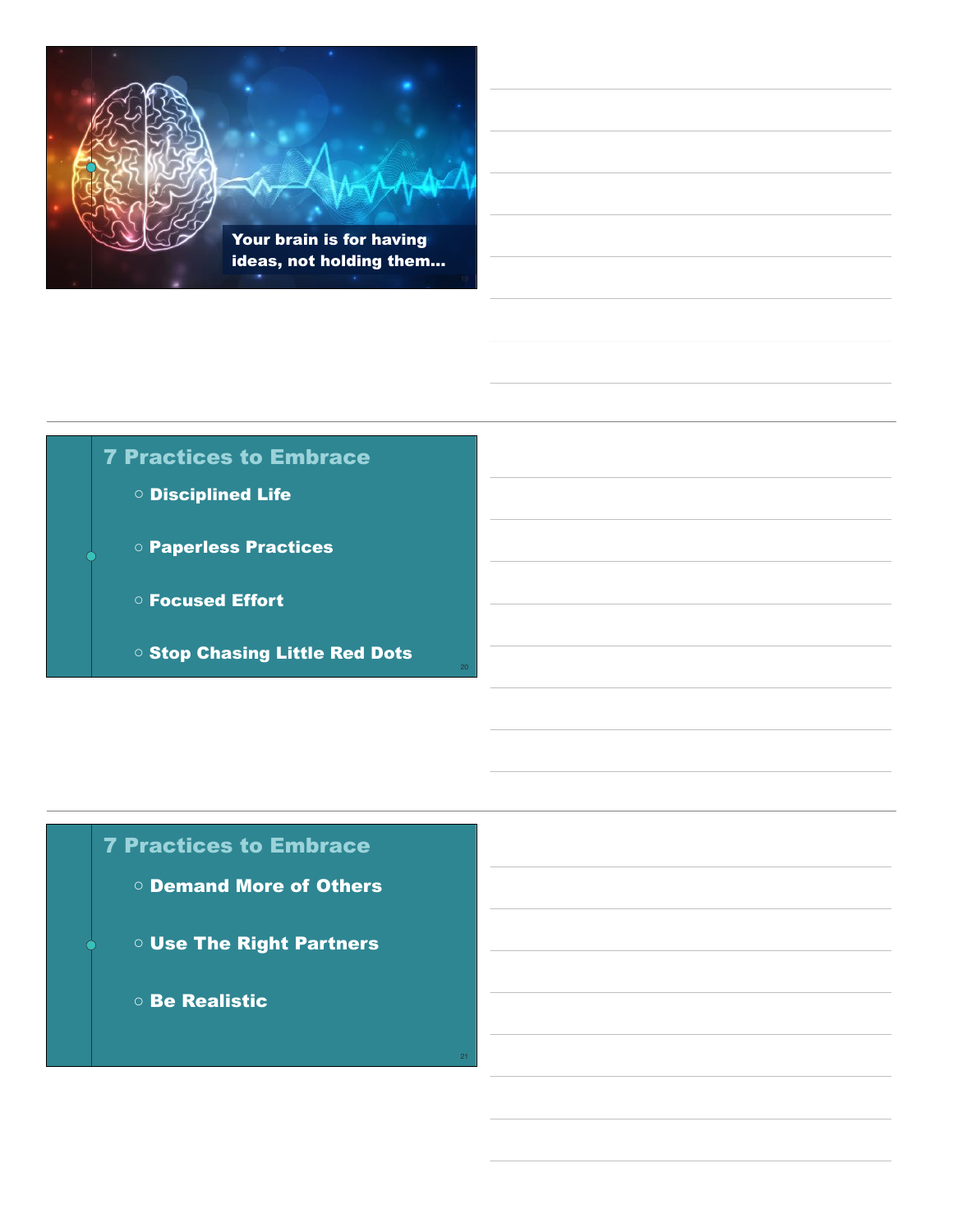## anticipating change reduces the victimization of it



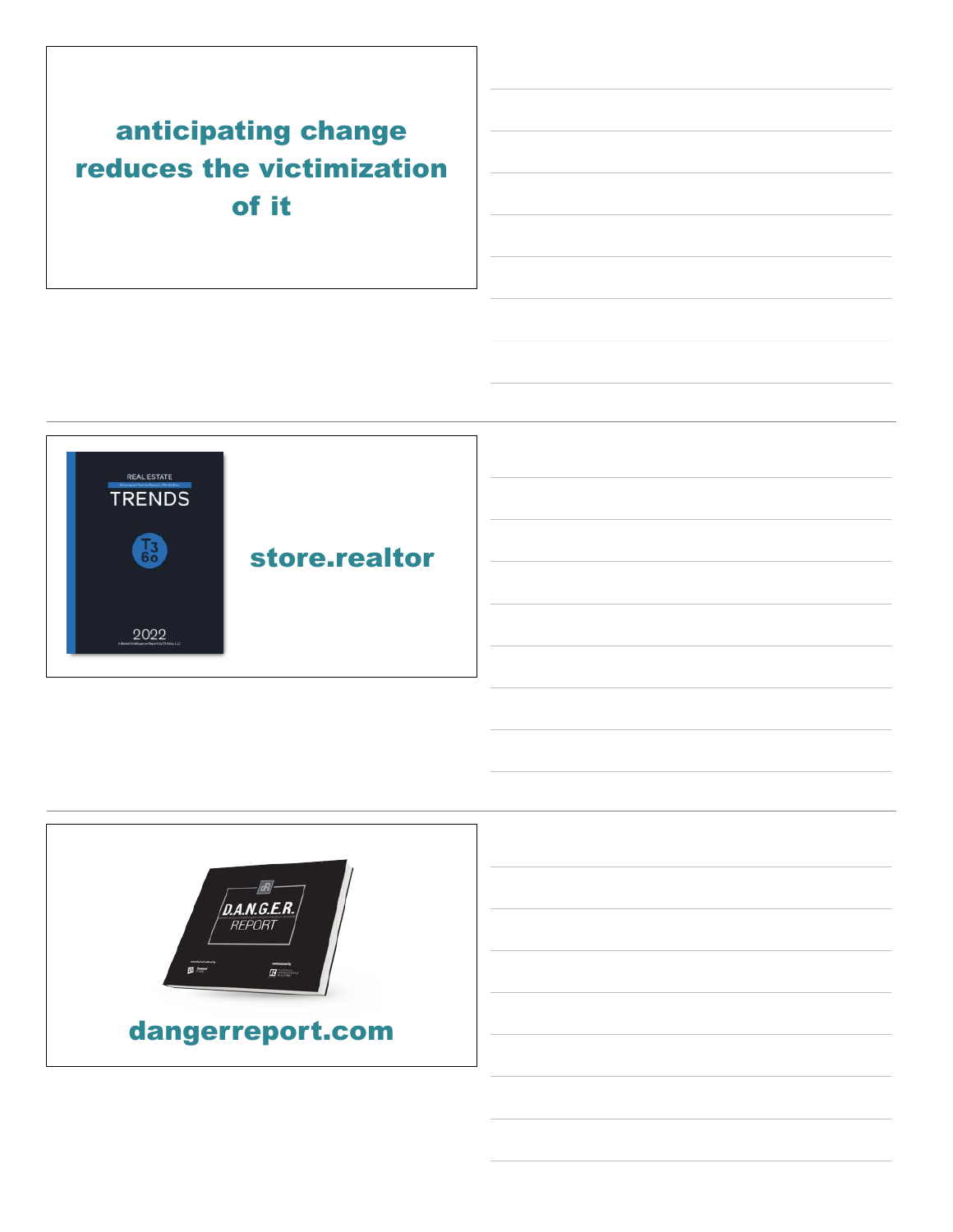



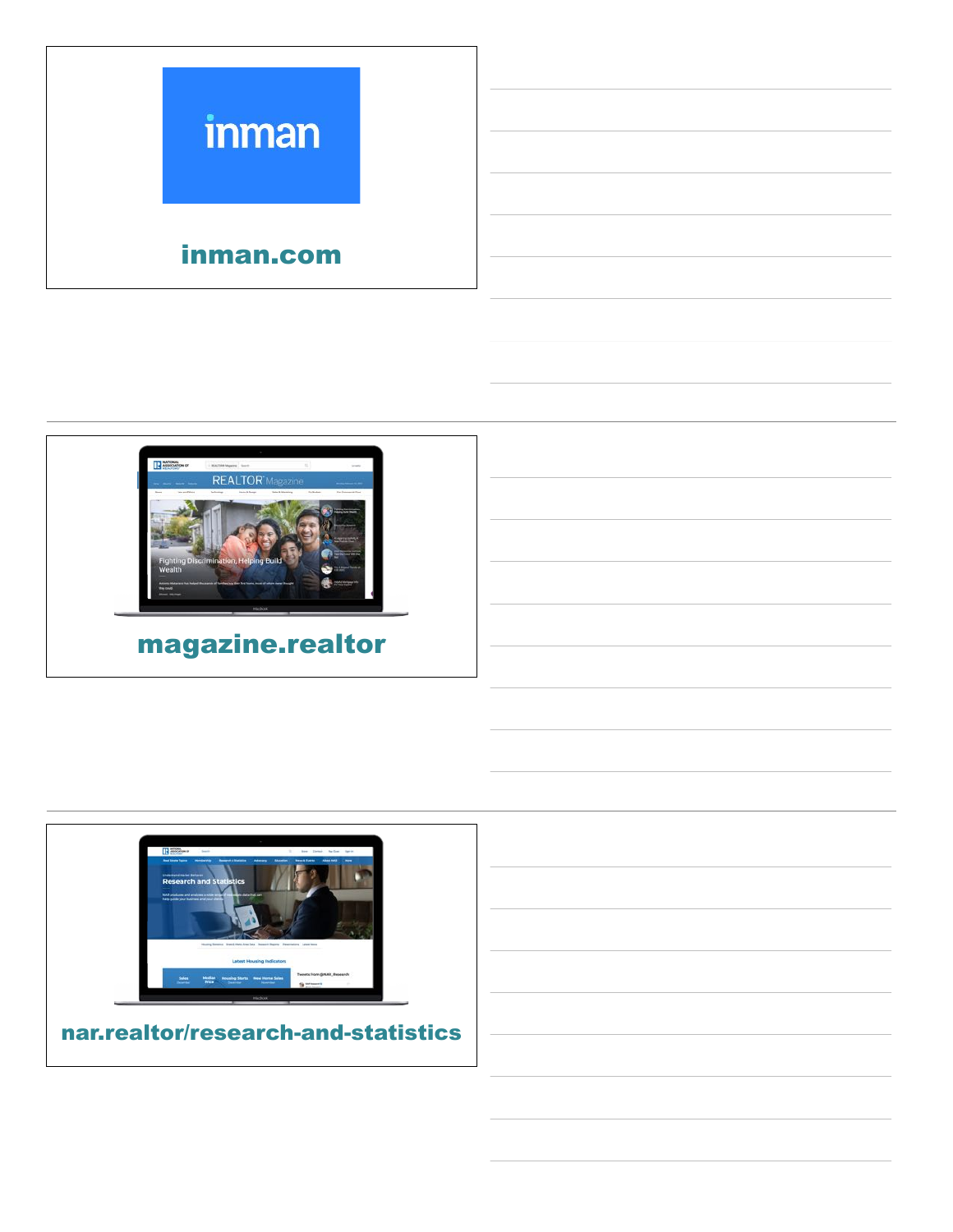

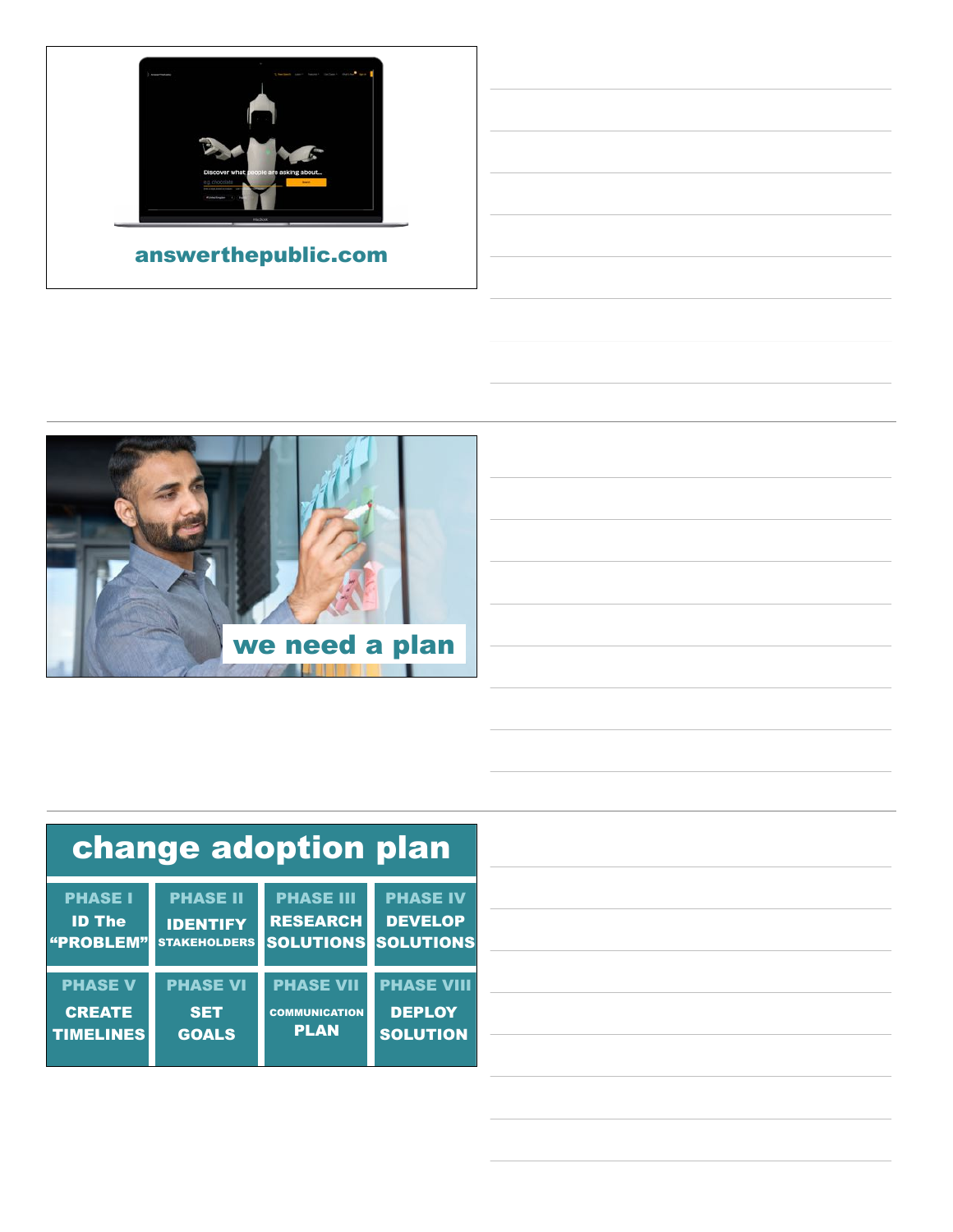### model concept

sellers are no longer required to pay commission to gain access to mls

| <b>PHASE I</b>   | <b>PHASE II</b>     | <b>PHASE III</b>     | <b>PHASE IV</b>   |
|------------------|---------------------|----------------------|-------------------|
| <b>ID The</b>    | <b>IDENTIFY</b>     | <b>RESEARCH</b>      | <b>DEVELOP</b>    |
| "PROBLEM"        | <b>STAKEHOLDERS</b> | <b>SOLUTIONS</b>     | <b>SOLUTIONS</b>  |
| <b>PHASE V</b>   | <b>PHASE VI</b>     | <b>PHASE VII</b>     | <b>PHASE VIII</b> |
| <b>CREATE</b>    | <b>SET</b>          | <b>COMMUNICATION</b> | <b>DEPLOY</b>     |
| <b>TIMELINES</b> | <b>GOALS</b>        | <b>PLAN</b>          | <b>SOLUTION</b>   |

33



the virtue of a business model built on adaptability